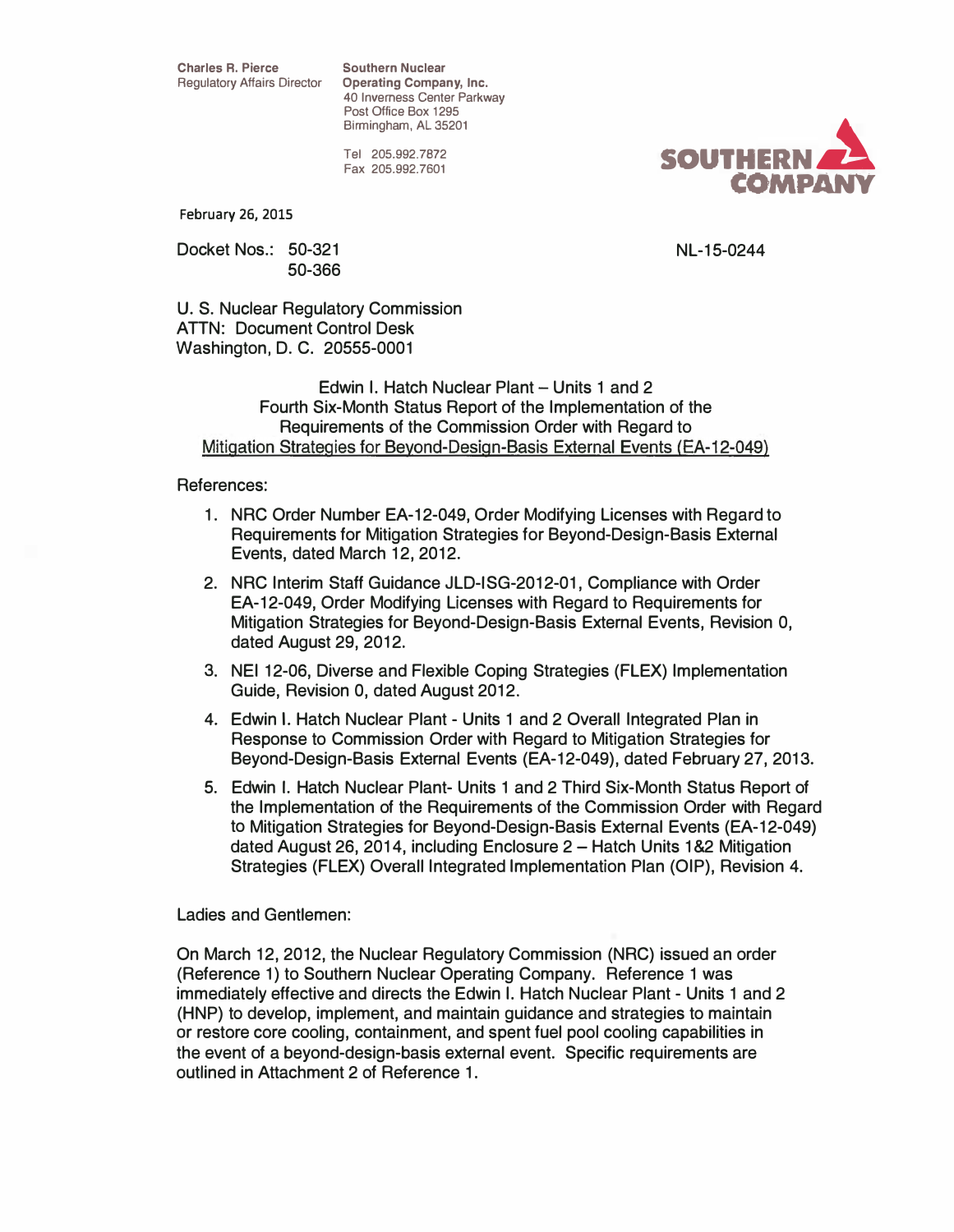U. S. Nuclear Regulatory Commission NL-15-0244 Page 2

Reference 1 required submission of an initial status report 60 days following issuance of the final interim staff guidance (Reference 2) and an overall integrated plan pursuant to Section IV, Condition C.1.a of Reference 1. Reference 2 endorses industry guidance document NEI 12-06 (Reference 3) with clarifications and exceptions identified in Reference 2. Reference 4 provided the initial HNP overall integrated plan (OIP). A revised OIP was submitted with the fall 2014 sixmonth update (Reference 5).

Reference 1 requires submission of a status report at six-month intervals following the content of the status reports. The purpose of this letter is to provide the fourth six-month status report pursuant to Section IV, Condition C. 2, of Reference 1, delineating progress made in implementing the requirements of Reference 1. The enclosed report provides an update of milestone accomplishments and schedule adjustments since the last status report.

This letter contains no new NRC commitments. If you have any questions, please contact John Giddens at 205.992.7924.

Mr. C. R. Pierce states he is the Regulatory Affairs Director for Southern Nuclear Operating Company, is authorized to execute this oath on behalf of Southern Nuclear Operating Company and, to the best of his knowledge and belief, the facts set forth in this letter are true.

Respectfully submitted,

e.fi.f�

C. R. Pierce Regulatory Affairs Director

CRP/JMG/GLS

| Sworn to and subscribed before me this $26$ day of Selmucus | .2015. |
|-------------------------------------------------------------|--------|
| Luna L. L'o                                                 |        |
| <b>Notary Public</b>                                        |        |

My commission expires:  $0 - \frac{8}{3}$   $201$ .

Enclosure: Edwin I. Hatch Nuclear Plant - Units 1 and 2 Fourth Six-Month Status Report Regarding Mitigation Strategies for Beyond-Design-Basis External Events (EA-12-049)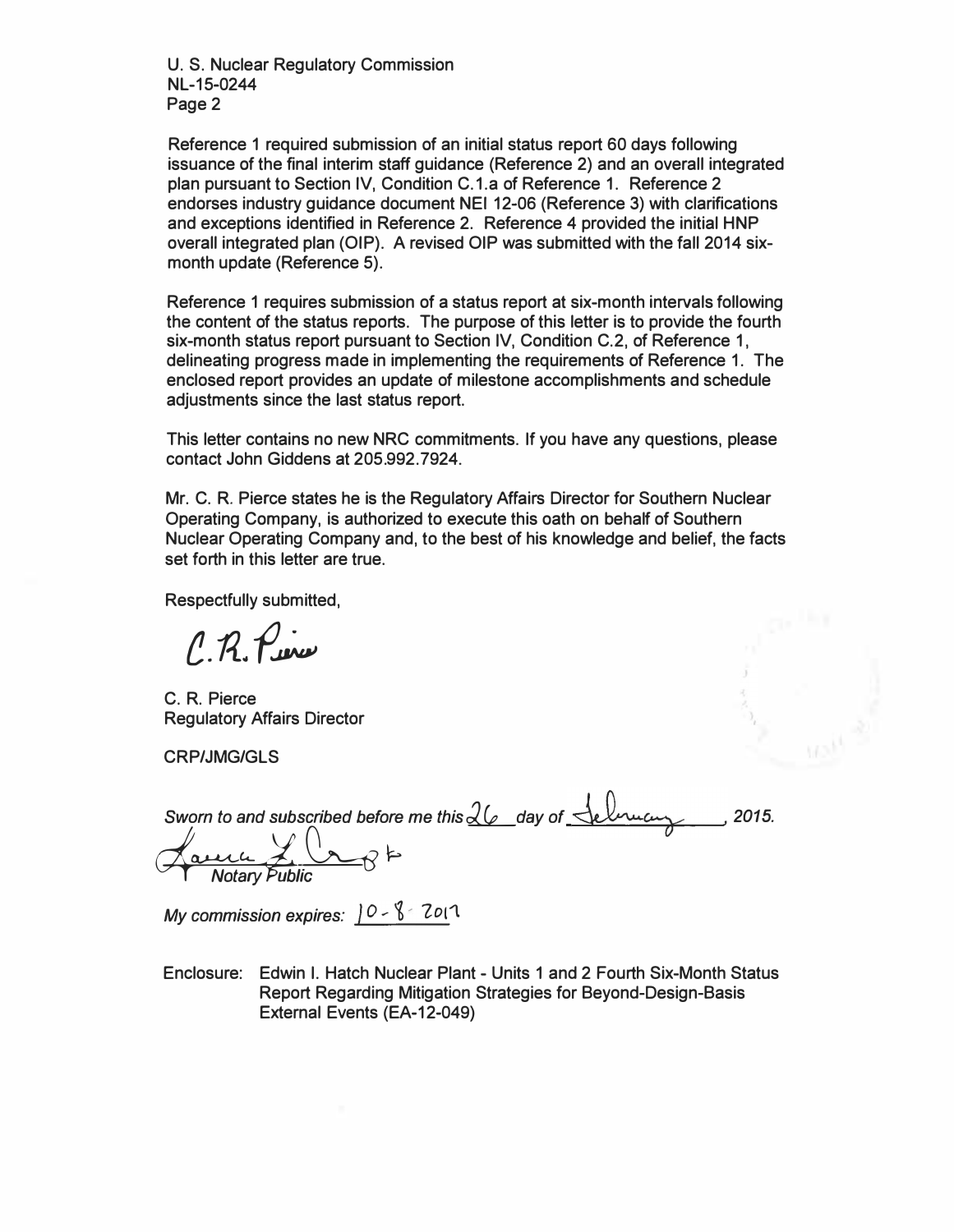U. S. Nuclear Regulatory Commission NL-15-0244 Page 3

cc: Southern Nuclear Operating Company

Mr. S. E. Kuczynski, Chairman, President & CEO

Mr. D. G. Bast, Executive Vice President & Chief Nuclear Officer

Mr. D. R. Vineyard, Vice President - Hatch

Mr. M. D. Meiers, Vice President - Regulatory Affairs

Mr. B. J. Adams, Vice President - Engineering

Mr. D. R. Madison, Vice President - Fleet Operations

Mr. G. L. Johnson, Regulatory Affairs Manager- Hatch

RType: CHA02.004

U. S. Nuclear Regulatory Commission

Mr. W. M. Dean, Director of the Office of Nuclear Reactor Regulations

Mr. V. M. McCree, Regional Administrator

Mr. R. E. Martin, NRR Senior Project Manager - Hatch

Mr. D. H. Hardage, Senior Resident Inspector - Hatch

Ms. J. A. Kratchman, NRRIJLD/PMB

Mr. E. E. Bowman, NRRIDPR/PGCB

**State of Georgia** 

Mr. J. H. Turner, Director - Environmental Protection Division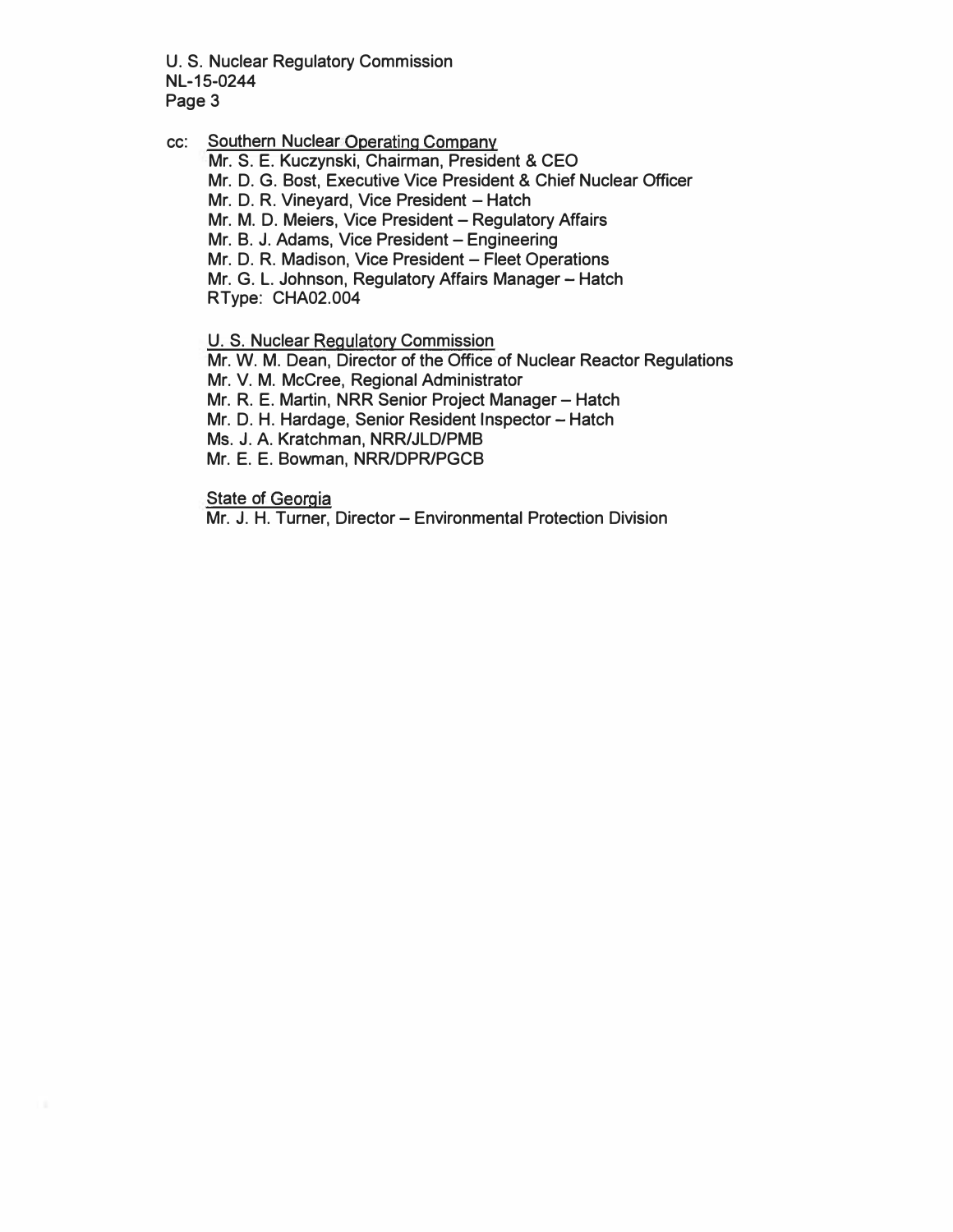Edwin I. Hatch Nuclear Plant - Units 1 and 2 Fourth Six-Month Status Report of the Implementation of the Requirements of the Commission Order with Regard to Mitigation Strategies for Beyond-Design-Basis External Events (EA-12-049)

**Enclosure** 

Edwin I. Hatch Nuclear Plant - Units 1 and 2 Fourth Six-Month Status Report Regarding Mitigation Strategies for Beyond-Design-Basis External Events (EA-12-049)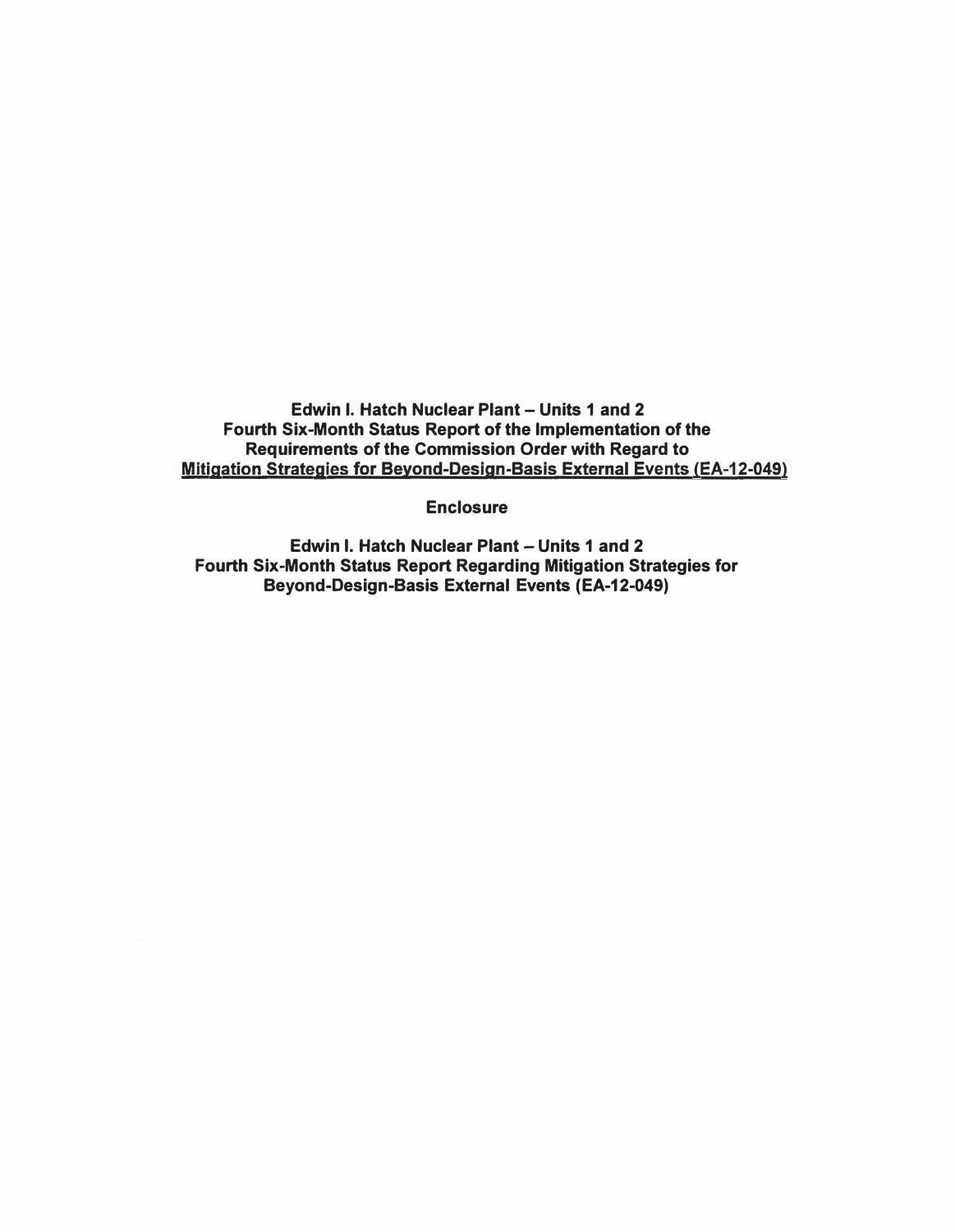### Edwin I. Hatch Nuclear Plant - Units 1 and 2 Fourth Six-Month Status Report Regarding Mitigation Strategies for Beyond-Design-Basis External Events (EA-12-049)

## 1 Introduction

Edwin I. Hatch Nuclear Plant - Units 1 and 2 developed an Overall Integrated Plan (OIP) (Reference 1 of this enclosure), documenting the diverse and flexible strategies (FLEX), in response to Reference 2. Reference 5 of this enclosure provided a revised OIP in fall 2014. This enclosure provides an update of milestone accomplishments since submittal of the last status report, including any changes to the compliance method, schedule, or need for relief/relaxation and the basis, if any.

## 2 Milestone Accomplishments

In addition to the submittal of status reports, the following milestone(s) directly related to FLEX implementation have been completed since the previous 6-month update, and are current as of December 31, 2014:

• Perform Staffing Analysis (Phase 2)

# 3 Milestone Schedule Status

The following provides an update to Attachment 2 of the Overall Integrated Plan (Reference 5). The dates are planning dates subject to change as design and implementation details are developed.

| <b>Milestone</b>                                   | <b>Target</b><br><b>Completion</b><br><b>Date</b> | <b>Activity</b><br><b>Status</b> | <b>Revised Target</b><br><b>Completion</b><br><b>Date</b> |
|----------------------------------------------------|---------------------------------------------------|----------------------------------|-----------------------------------------------------------|
| Submit 60 Day Status Report                        | Oct 2012                                          | Complete                         | N/A                                                       |
| <b>Submit Overall Integrated Plan</b>              | Feb 2013                                          | Complete                         | N/A                                                       |
| <b>Submit 6 Month Status Report</b>                | Aug 2013                                          | Complete                         | N/A                                                       |
| <b>Submit 6 Month Status Report</b>                | <b>Feb 2014</b>                                   | Complete                         | N/A                                                       |
| Initiate Phase 2 Equipment                         | Jun 2014                                          | Complete                         | N/A                                                       |
| <b>Submit 6 Month Status Report</b>                | Aug 2014                                          | Complete                         | N/A                                                       |
| Perform Staffing Analysis (Phase 2)                | Oct 2014                                          | Complete                         | N/A                                                       |
| <b>Submit 6 Month Status Report</b>                | Feb 2015                                          | Complete                         | N/A                                                       |
| Unit 2 Implementation Outage **                    | Mar 2015                                          | <b>Not Started</b>               |                                                           |
| <b>Develop Modifications - Unit 2</b>              | Apr 2015                                          | In Progress                      |                                                           |
| <b>Develop Strategies (Hatch Response</b><br>Plan) | Jun 2015                                          | In Progress                      |                                                           |
| Develop Modifications - Unit 1                     | Aug 2015                                          | In Progress                      |                                                           |
| <b>Submit 6 Month Status Report</b>                | Aug 2015                                          | <b>Not Started</b>               |                                                           |
| <b>Develop Operational Procedure</b>               | Sep 2015                                          | In Progress                      |                                                           |
| <b>Create Maintenance Procedures</b>               | Nov 2015                                          | In Progress                      |                                                           |
| <b>Develop Training Material</b>                   | Nov 2015                                          | In Progress                      |                                                           |
| <b>Submit 6 Month Status Report</b>                | <b>Feb 2016</b>                                   | <b>Not Started</b>               |                                                           |
| <b>Phase 2 Equipment Procurement</b>               | Mar 2016                                          | In Progress                      |                                                           |
| Unit 1 Implementation Outage *                     | Mar 2016                                          | <b>Not Started</b>               |                                                           |
| <b>Issue FSGs</b>                                  | Apr 2016                                          | <b>Not Started</b>               |                                                           |
| <b>Implement Training</b>                          | Apr 2016                                          | In Progress                      |                                                           |
| Unit 1 Walk-throughs                               | Apr 2016                                          | <b>Not Started</b>               |                                                           |
| Submit 6 Month Status Report                       | Aug 2016                                          | <b>Not Started</b>               |                                                           |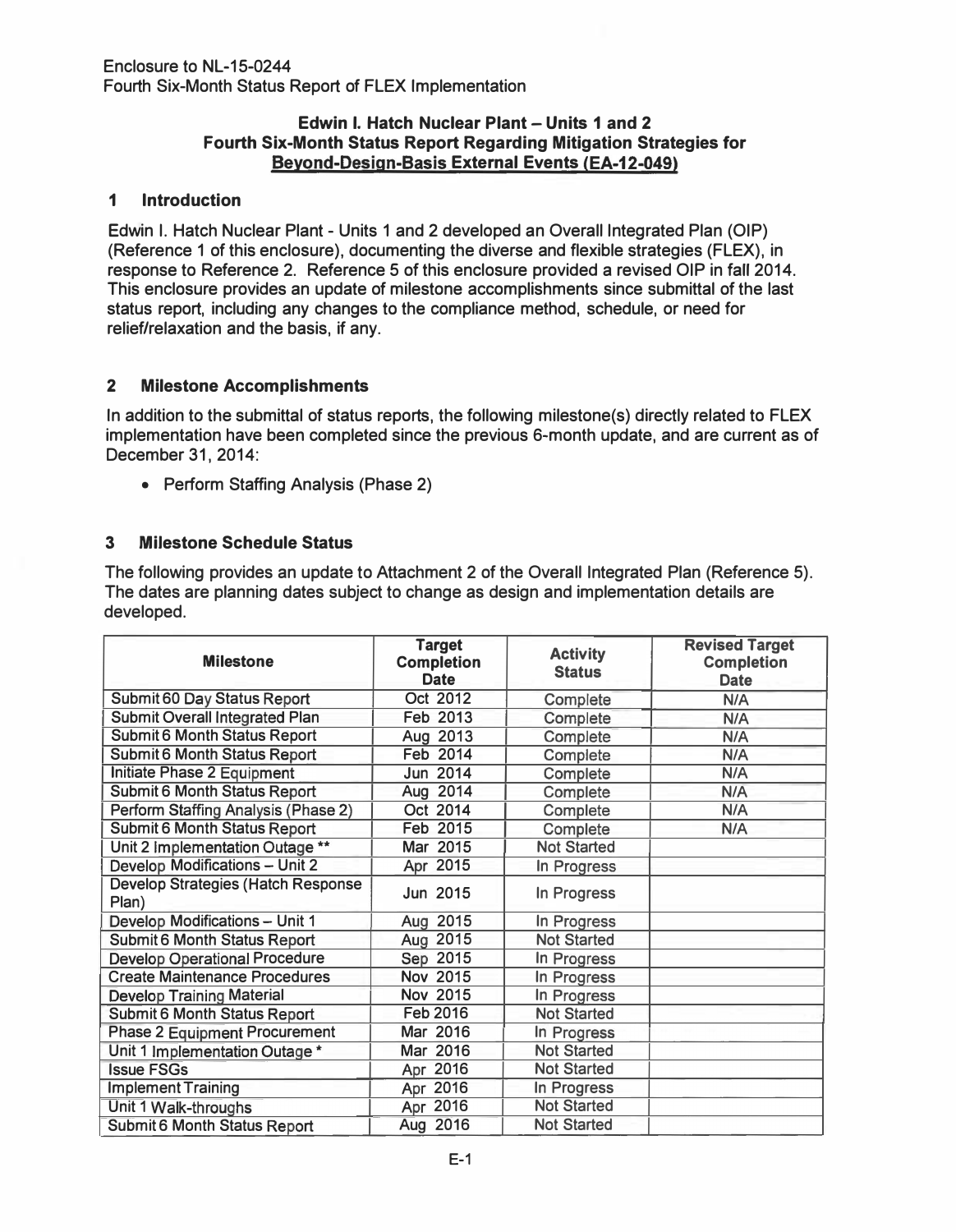#### Enclosure to NL-15-0244 Fourth Six-Month Status Report of FLEX Implementation

| <b>Milestone</b>                    | Target<br><b>Completion</b><br><b>Date</b> | <b>Activity</b><br><b>Status</b> | <b>Revised Target</b><br><b>Completion</b><br><b>Date</b> |
|-------------------------------------|--------------------------------------------|----------------------------------|-----------------------------------------------------------|
| Unit 2 Walk-throughs                | Dec 2016                                   | <b>Not Started</b>               |                                                           |
| Unit 2 Implement Non-Outage Mods ** | Dec 2016                                   | In Progress                      |                                                           |
| <b>Submit Completion Report</b>     | Dec 2016                                   | <b>Not Started</b>               |                                                           |

• Full compliance after second listed refueling outage

•• Full compliance by 12/31/2016 since second refueling outage is after 12/31/2016

### 4 Changes to Compliance Method

There are no changes to the compliance method as documented in the Overall Integrated Plan (Reference 5).

## 5 Need for Relief/Relaxation and Basis for the Relief/Relaxation

Edwin I. Hatch Nuclear Plant - Units 1 and 2 expect to comply with the order implementation date and no relief/relaxation is required at this time.

### 6 Open Items from Overall Integrated Plan and Interim Staff Evaluation

The following tables provide a summary and status of any open items documented in the Overall Integrated Plan.

| <b>Overall Integrated Plan Open Item</b>       | <b>Status</b>                      |
|------------------------------------------------|------------------------------------|
| 1. Structure, content and details of the Hatch | <b>SAFER Team developing Pilot</b> |
| Response Plan will be determined.              | <b>Response Plan</b>               |

| <b>Interim Staff Evaluation Open Items</b>                               | <b>Status</b> |
|--------------------------------------------------------------------------|---------------|
| ISE was issued on February 27, 2014<br>(ML13364A202) with no Open Items. | N/A           |

## 7 Potential Staff Evaluation Impacts

The NRC issued an Interim Staff Evaluation (ISE) for HNP (Reference 3) with no Open Items. The ISE states that, "the NRC concludes that the licensee has provided sufficient information to determine that there is reasonable assurance that the plan, when properly implemented, will meet the requirements of Order EA-12-049 at the Edwin I. Hatch Nuclear Plant, Units 1 and 2."